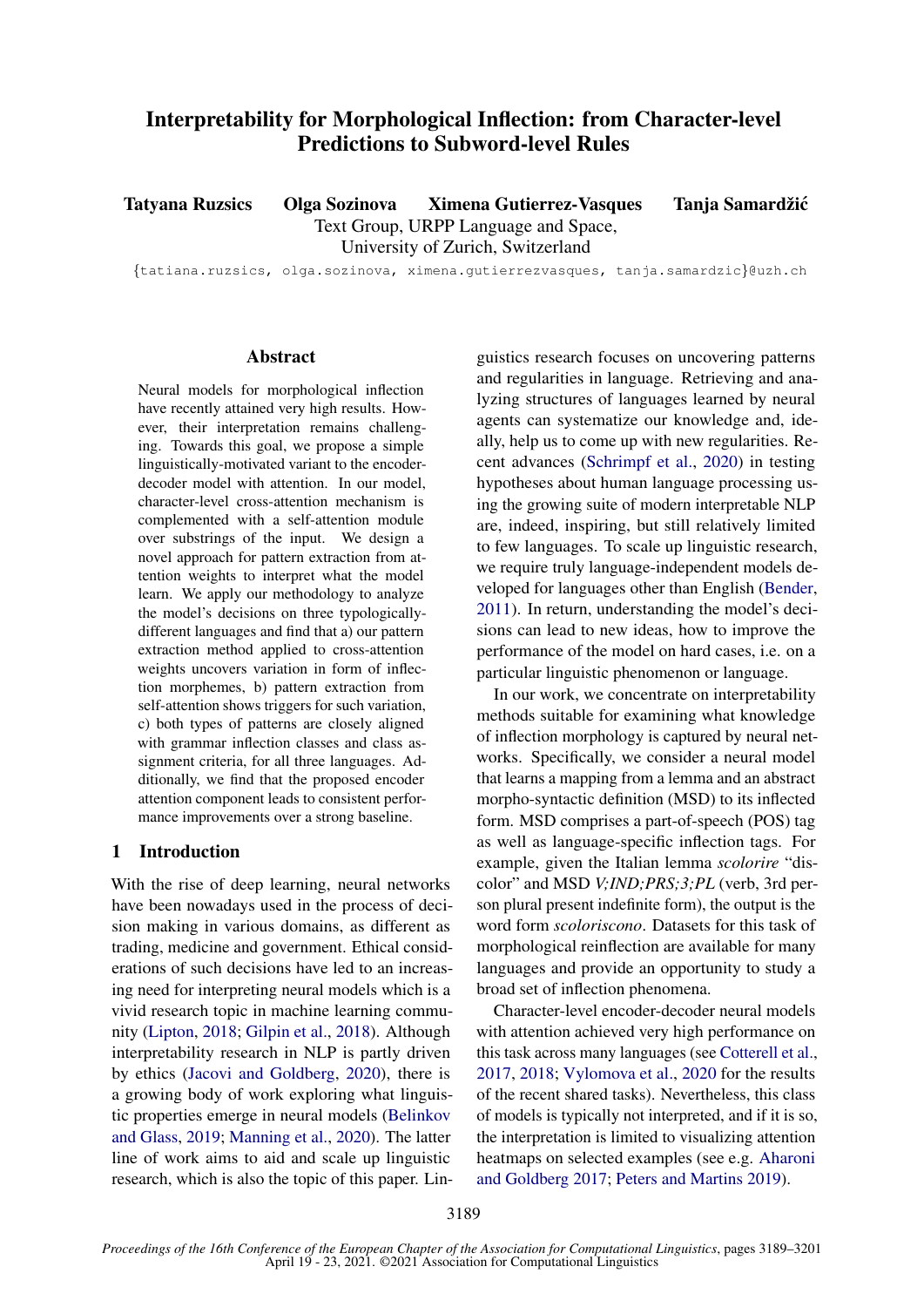<span id="page-1-0"></span>

Figure 1: Example of a heatmap visualizing attention weights learned by the model of [Peters and Martins](#page-9-10) [\(2019\)](#page-9-10). The inflected form is generated from top to bottom.

We argue that per-example heatmaps provide very limited insight into what neural agent learns about a specific inflection phenomenon and how neural learning process can be related, in a systematic way, to the linguistic theory. Indeed, consider the previous Italian example: how would humans reason to convert the lemma to its inflected form?<sup>1</sup> In this work, we assume that humans apply the rules of grammar (implicit for native speakers, and explicit for language learners) when they perform this task. Specifically to our example, human reasoning could look as follows: the verb *scolorire* ends with the suffix -*ire* which determines its inflection class<sup>2</sup>, according to which we construct the inflected form by copying the stem *scolor*and adding an inflection suffix -*iscono*. What does a typical character-level model of an encoderdecoder class do? We visualize learned attention weights for an example of such a model in Fig. [1.](#page-1-0) By analyzing the most prominent alignments, we conclude that the model's character-level decisions can be combined into a) copying a substring of characters corresponding to the stem and b) generating characters for a substring corresponding to the inflection suffix. However, the decision why the model chose a particular inflection class is not visible.

To reach interpretability of models for inflection, we require methods that satisfy three conditions.

First, the inflection model's decisions have to be aligned more closely to human reasoning by separating two kinds of operations: determining inflection class versus generating a string (given the assignment to a class). Second, a systematic analysis of model's decisions requires the extraction of inflection rules that are interpretable to humans. Finally, both of these factors require working with subword units rather than individual characters, the latter being the prevailing practice for inflection models.

In this paper, we propose a methodology - subword modification for a typical inflection model and interpretation method - which meet all three requirements. Our experiments on three typologically-different inflection phenomenon show that the linguistic rules elicited with our framework are highly consistent with linguistic knowledge (approximated by grammars). We evaluate the effectiveness of the proposed subword modification and find that, apart from its direct impact on interpretability, it leads to consistent performance improvements. To facilitate the use of our methods for linguistic research, we share our code<sup>3</sup> .

## 2 Methodology: Interpretability for Inflection

How to make a character-level neural model for inflection more interpretable? We take the stance that, to make current models more interpretable, we should analyze their decisions in terms of subwords, i.e. clusters of characters rather than individual characters. Interpreting character decisions is outside of human intuition because of the double articulation principle [\(Martinet,](#page-9-11) [1967\)](#page-9-11) which postulates that single phones are uninterpretable to humans, whereas the clusters of them form a mental linguistic representation of meaning in the speaker's mind. In writing, this distinction maps to the one between single characters and morphemes. 4

From this perspective, we formulate the following desired properties for retrieving linguistic structures of inflection. For a given grammatical category (e.g. MSD *V;IND;PRS;3;PL* from the previous example in Italian),

<sup>&</sup>lt;sup>1</sup>This is something that speakers implicitly (maybe, we do not know this for a fact) perform every time they use a word. This is also often an explicit task that language learners perform in the process of acquiring a new language.

<sup>&</sup>lt;sup>2</sup>There are three inflection classes in Italian (Table [1\)](#page-2-0). Verbs ending on -*ire* select between two classes: one (in the example) is more frequent in terms of types of verbs that belong to it, whereas the other one (-*ere* class) is selected by some very frequent verbs ending on -*ire*.

<sup>3</sup>[https://github.com/tatyana-ruzsics/](https://github.com/tatyana-ruzsics/interpretable-inflection) [interpretable-inflection](https://github.com/tatyana-ruzsics/interpretable-inflection)

<sup>&</sup>lt;sup>4</sup>In this work, we refer to morphemes in their most general sense - apart from functional words and affixes we consider morphological processes, e.g. infixation and reduplication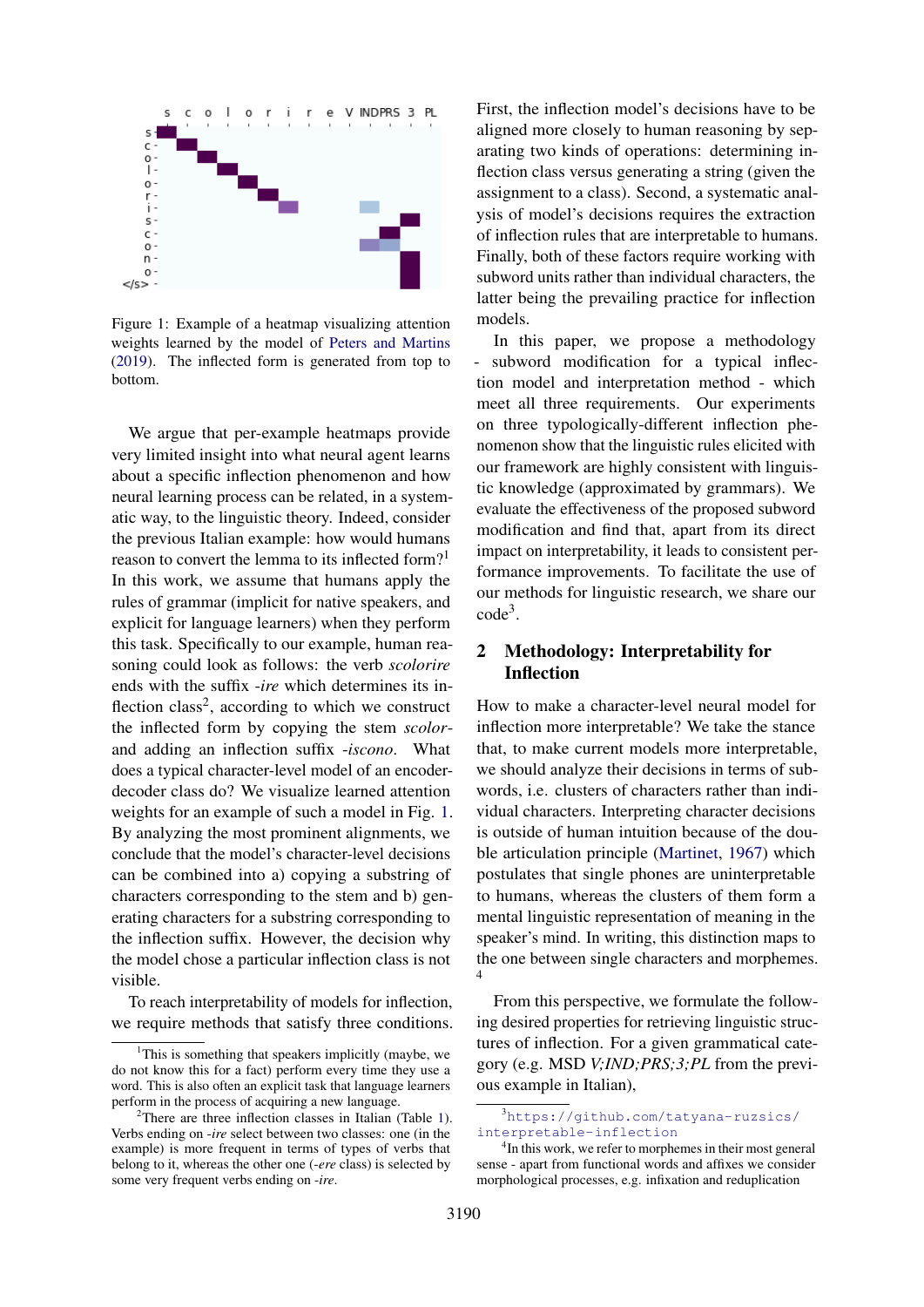<span id="page-2-0"></span>

|                 | ARE        | <b>ERE/IRE</b> | <b>IRE</b>    |
|-----------------|------------|----------------|---------------|
| 1S <sub>G</sub> | റ          | റ              | <b>ISCO</b>   |
| 2SG             |            |                | <b>ISCI</b>   |
| 3S <sub>G</sub> |            | E              | <b>ISCE</b>   |
| 1PI.            | IAMO       | <b>IAMO</b>    | <b>IAMO</b>   |
| 2PI.            | <b>ATE</b> | <b>ETE</b>     | <b>ITE</b>    |
| 3PI.            | ANO        | <b>ONO</b>     | <b>ISCONO</b> |

Table 1: Italian verbal inflectional classes, present tense

- P1: identify substrings in an inflected form correspondig to morpheme(s) attributed to this category // *scoloriscono*
- P2: identify variation (dataset-wide) in the form of the morpheme (morphological class), e.g. all other substrings attributed to the same category // *-ano, -ono, -iscono*
- P3: indicate whether triggers for such variation can be attributed to particular substrings of the lemma // *scolorire*
- P4: identify triggers (dataset-wide) for each inflection class identified in P2 // *-are, -ere, -ire*

We propose to extract human-interpretable rules from an encoder-decoder model with attention. Specifically, to make it more interpretable, we modify such model by complementing the crossattention mechanism with a novel component (§[3\)](#page-2-1) for self-attention over the subwords of the lemma. The task of this component is to help identify the morphological class. To extract the rules, we design a pattern extraction method  $(\S4)$  $(\S4)$  that aggregates learned attention weights a) over a span of characters in a word and b) over a range of words in the same inflection category. Pattern extraction applied to character-level cross-attention weights retrieves linguistic rules satisfying requirements P1 and P2, whereas pattern extraction applied to subword-level self-attention weights, targets the requirements P3 and P4.

## <span id="page-2-2"></span>2.1 Case studies

To demonstrate the use of our approach for linguistic research, we will analyze how well patterns extracted with our proposed methodology align with human knowledge of typologically different phenomena. In morphological typology, crosslinguistic strategies to define the form and meaning of morphemes are described by typological parameters [\(Shopen,](#page-9-12) [1985;](#page-9-12) [Dryer and Haspelmath,](#page-9-13) [2013;](#page-9-13) [Bickel and Nichols,](#page-9-14) [2007\)](#page-9-14) that separate different dimensions of the strategies. To select typologically different languages for our study, we focus on fusion and flexivity dimensions. Fusion classifies how easy it is to find a boundary between a morpheme and its phonological host and can take the following values: isolating (separate phonological word), concatenative (segmentable dependent morphemes) and nonlinear (not segmentable morphemes). Flexivity indicates whether variation in morpheme form can be explained by phonological processes (nonflexive) or not (flexive).

In our case studies, we consider verb conjugation rules and select three languages covering different degrees of fusion and flexivity: Finnish, Italian and Tagalog. In Finnish and Italian, morphemes are separable (concatenative fusion), whereas inflection in Tagalog is formed with affixes, including infixes, and reduplication (nonlinear fusion). Morphemes in Finnish can change their shape because of vowel harmony (nonflexive case). Forms of morphemes in Italian and Tagalog are selected by lexical context (flexive case) but distinctly. Italian verbs are conjugated with respect to three inflection classes defined by the lemma's ending (-*are*, -*ire*, and -*ere*, see Table [1\)](#page-2-0), whereas assignment to an inflection class in Tagalog has no explicit rule.

# <span id="page-2-1"></span>3 Neural Model Cross-AttchSelf-Attsub

In this section, we introduce our novel component for self-attention over subwords of the lemma (Self-Att<sup>sub</sup>). This module can be integrated into any variant of encoder-decoder system for inflection with character-level cross-attention (Cross- $Att<sup>ch</sup>$ ). In this work, we show such integration to a sparse two-headed model of [Peters and Mar](#page-9-10)[tins](#page-9-10)  $(2019)$ <sup>5</sup>. To explain the two-headed attention mechanism of the baseline model as well as our novel attention component, we first introduce the terminology of an abstract attention head module.

Attention Head Given an input sequence of vectors  $\mathbf{H} = \mathbf{h}_1 \dots \mathbf{h}_J$ ,  $\mathbf{h}_k \in \mathbb{R}^{D1}$  and a query vector  $\mathbf{q} \in \mathbb{R}^{D2}$ , attention head module computes two components: attention weights  $a \in \mathbb{R}^J$  and an attention head vector  $\mathbf{c} \in \mathbb{R}^{D_1}$ :

$$
\alpha_j = \mathbf{q}^\mathsf{T} \mathbf{W}_a \mathbf{h}_j, \quad \mathbf{c} = \sum a_j \mathbf{h}_j \tag{1}
$$

where attention weights  $a$  are obtained by a mapping function from real values to probabilities, applied to alignment scores  $\alpha$ . Following [Peters and](#page-9-10)

<sup>&</sup>lt;sup>5</sup>[This model was among the winners of SIGMORPHON](#page-9-10) [2019 shared task \(ranked first in terms of edit distance\)](#page-9-10)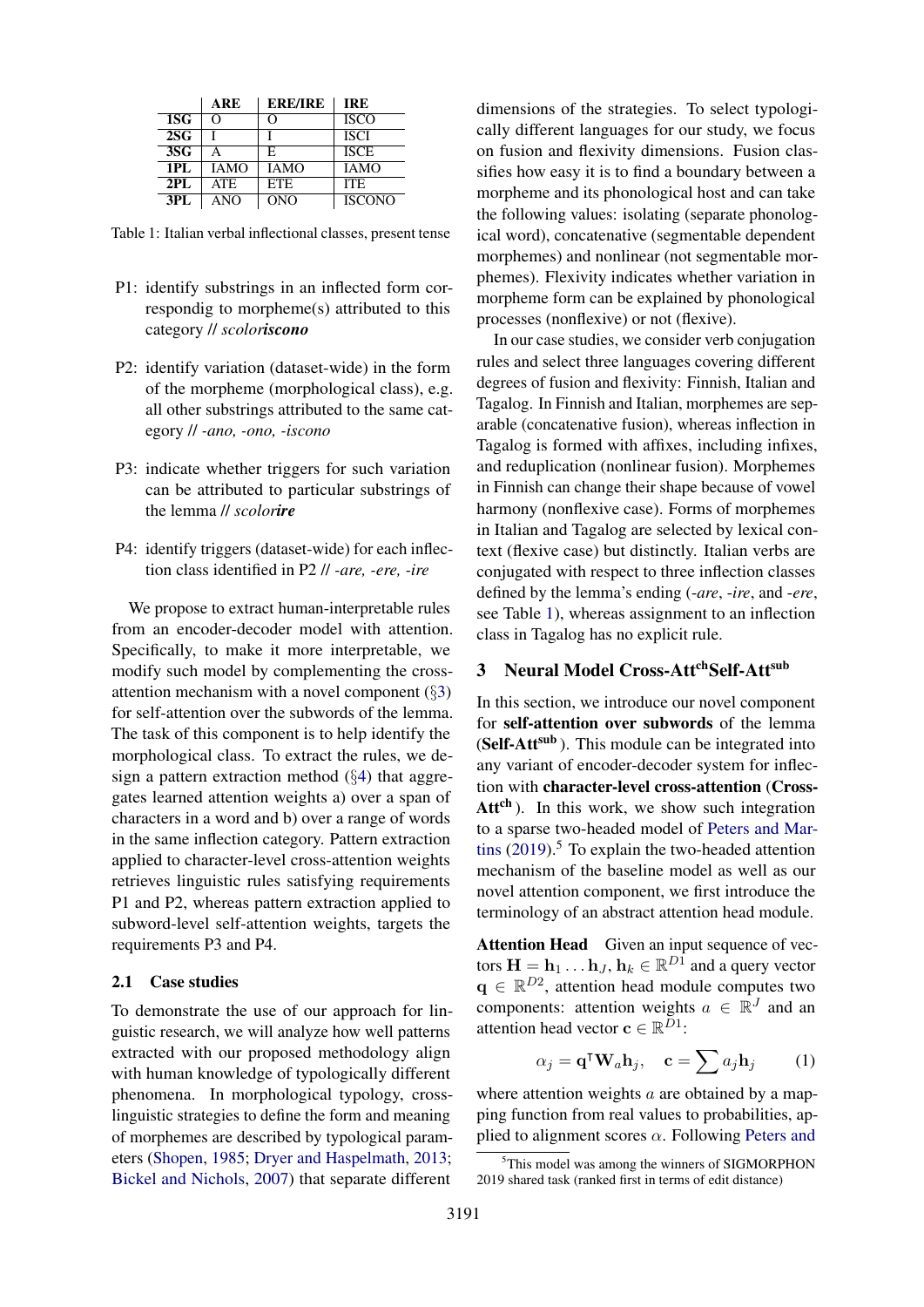[Martins](#page-9-10) [\(2019\)](#page-9-10), we use sparsemax activations<sup>6</sup> as a mapping function. Hereafter we refer to the construction of an attention head vector c as scoring a sequence of vectors H with a query vector q.

Baseline Cross-Att<sup>ch</sup> [\(Peters and Martins,](#page-9-10) [2019\)](#page-9-10) Input lemma and MSD sequences are represented by separate bi-LSTM encoder states:  $H^u$  encodes characters in lemma, and  $\mathbf{H}^v$  encodes tags in MSD. The decoder is a unidirectional LSTM with input feeding [\(Luong et al.,](#page-9-15) [2015\)](#page-9-15). At each prediction time t, it computes a hidden state  $s_t$  which is followed by the construction of two attention heads  $\mathbf{u}_t$  and  $\mathbf{v}_t$ : one for lemma and one for MSD. They are calculated by scoring the respective representations,  $\mathbf{H}^u$  and  $\mathbf{H}^v$ , with a query - decoder state  $s_t$ . The two attention heads are used to compute separate candidate attentional decoder states:

$$
\tilde{\mathbf{s}}_{tu} = \tanh(\mathbf{W}_u[\mathbf{u}_t; \mathbf{s}_t]) \tag{2}
$$

$$
\tilde{\mathbf{s}}_{tv} = \tanh(\mathbf{W}_v[\mathbf{v}_t; \mathbf{s}_t])
$$
 (3)

They are combined in a weighted sum to obtain an attentional decoder state  $\tilde{s}_t$ , where weights are calculated by a sparse gate vector  $\mathbf{p_t} = [p_0, p_1] \in$  $\mathbb{R}^2$ :

$$
\mathbf{p}_t = \text{sparsemax}(\mathbf{W}_g[\mathbf{u}_t; \mathbf{v}_t; \mathbf{s}_t]) \qquad (4)
$$

$$
\tilde{\mathbf{s}}_t = p_0 \tilde{\mathbf{s}}_{tu} + p_1 \tilde{\mathbf{s}}_{tv} \tag{5}
$$

The attentional decoder state is fed into a sparse prediction layer. For the input feeding, the input to decoder comprises the predicted symbol embedding and gated attention vector  $c_t$ :

$$
\mathbf{c}_t = p_0 \mathbf{u}_t + p_1 \mathbf{v}_t \tag{6}
$$

The two-headed gate mechanism provides extra interpretability in the form of a three-way answer about what is relevant at a time step: the lemma, the inflections, or both.

Integrating Self-Att<sup>sub</sup> We depart from the existing character-level solution in that we assume that the input to the model - a (lemma, MSD) pair is complemented with the segmentation of lemma into subwords.<sup>7</sup> We obtain an extra subword representation of lemma  $H^{subw}$  by averaging lemma

representation vectors in  $\mathbf{H}^u$  spanning characters within each subword. Besides the attention heads  $u_t$  and  $v_t$  computed at each generation step, we construct an additional attention head vector m which is computed once before the decoding stage. It is constructed by scoring the sequence of lemma subword representations in  $\mathbf{H}^{subw}$  with a query vector  $q^{pos}$  corresponding to the encoding of the lemma's POS tag. This encoding is obtained by selecting a vector in MSD representation  $\mathbf{H}^v$  corresponding to the position of the POS tag (e.g, POS tag *V* (verb) is in the first position in MSD *V;IND;PRS;3;PL*).

To integrate subword-level attention head m in the baseline system, we modify the gate layer in Eq. [4:](#page-3-1)

$$
\mathbf{p}_t = \texttt{sparsemax}(\mathbf{W}_g[\mathbf{m}; \mathbf{u}_t; \mathbf{v}_t; \mathbf{s}_t]); \quad (7)
$$

In this way, the gate mechanism (and decoding) is expected to be informed with a signal for inflection class selection when such signal can be attributed to specific character spans (subwords) in the lemma. The attention over subwords is static and shared across target positions, aiming to separate the signal of the class assignment it conveys from local character transformations, given this assignment.

## <span id="page-3-1"></span><span id="page-3-0"></span>4 Pattern extraction

To extract linguistic rules from the trained model Cross-Att<sup>ch</sup>Self-Att<sup>sub</sup>, we represent its knowledge of inflection as a database. To populate it, we analyze predictions of the model on a dataset. The latter can be the original task data or a dataset collected to study a specific inflection phenomenon. Then, for each example in the dataset, we populate the knowledge database with the example itself and two patterns, which are extracted from the learned attention weights. The first one is a transformation pattern (§[4.1\)](#page-3-2) obtained by applying our pattern extraction method to learned cross-attention weights (Cross-Att<sup>ch</sup> component). This method can be applied to any inflection model embedded into encoder-decoder paradigm with attention. The second pattern is over the lemma subwords (§[4.2\)](#page-5-0) which is obtained from attention weights of the novel Self-Att<sup>sub</sup> component. Finally, we explain how populated in this way knowledge database can be queried to study inflection phenomena  $(\S 4.3)$  $(\S 4.3)$ .

# <span id="page-3-2"></span>4.1 Cross-Att<sup>ch</sup> Transformation Patterns

This method maps each example *(lemma, MSD)*  $\rightarrow$  *inflected form* to a transformation pattern of a

 $6$ sparsemax activations [\(Martins and Astudillo,](#page-9-16) [2016\)](#page-9-16) serve as a sparse (and therefore, more interpretable) alternative to a commonly used attention function - softmax. The latter yields dense attention weights: all elements in the input always make at least a small contribution to the decision.

<sup>&</sup>lt;sup>7</sup>Such representation can be obtained with any off-theshelf segmentation algorithms, e.g. BPE [\(Sennrich et al.,](#page-9-17) [2016a\)](#page-9-17) or Morfessor [\(Smit et al.,](#page-10-1) [2014\)](#page-10-1).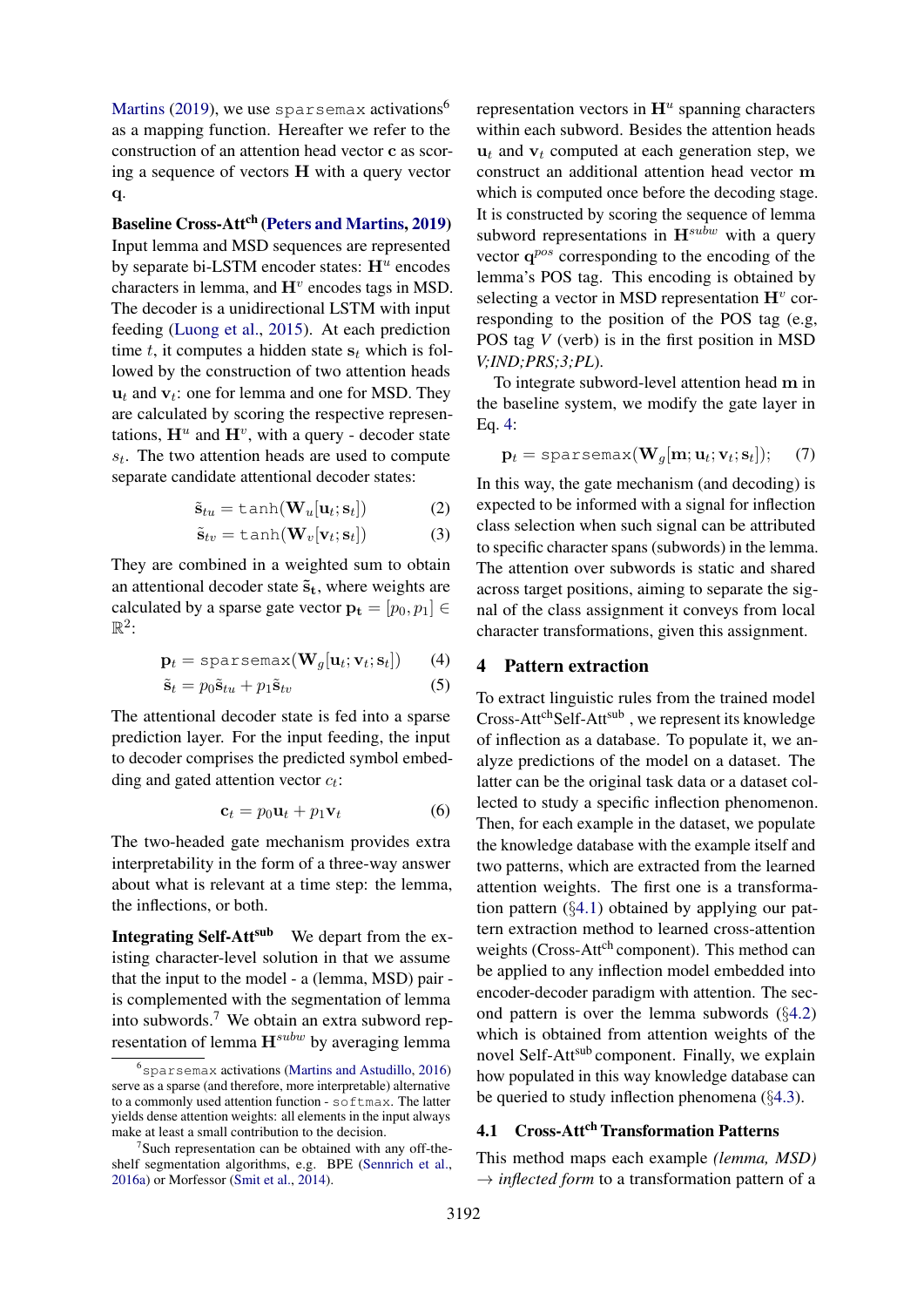<span id="page-4-0"></span>

| Input:<br>$F = V$ IND PRS 3 PL<br>$X = scolorire$<br>123456789<br>$A^X$ and $A^{\overline{F}}$ as in Figure 1<br>$Y = scolorisc\, n\, o$<br>123456789101112                                                                                        |
|----------------------------------------------------------------------------------------------------------------------------------------------------------------------------------------------------------------------------------------------------|
| Step 1: Transform att. weights into 'salient' alignments<br>$A = [X_1 \cdots X_7, F_4, F_3, F_2, F_4, F_4]$<br>$_{copy}$                                                                                                                           |
| Step 2: Inverse $A$ and group pred. steps by gen. type<br>$X_1 \to \{c :  1 \}$<br>$F_4 \rightarrow \{f4 : [8, 11, 12]\}$<br>$F_3 \to \{f3 : [9]\}$<br>$X_7 \to \{c : [7]\}$<br>$F_2 \to \{f2 : [10]\}$                                            |
| Step 3: Replace char. in X and Y with indexed gen. type<br>$P^{tr}(X) = c^1 \cdot \cdots c^1 r$ e<br>$P^{tr}(Y) = c^1 \cdot \cdot c^1 \cdot f4^1 f3^1 f2^1 f4^2 f4^2$                                                                              |
| Step 4: Collapse adjacent symbols<br>$P^{tr}(X)=c^1 re$<br>$P^{tr}(Y) = c^1 f 4^1 f 3^1 f 2^1 f 4^2$                                                                                                                                               |
| Output:<br>$c^1$ re $\rightarrow$ $c^1$ f4 <sup>1</sup> f3 <sup>1</sup> f2 <sup>1</sup> f4 <sup>2</sup><br>$(c^1 \leftrightarrow \text{scolori}, f4^1 \leftrightarrow s, f3^1 \leftrightarrow c, f2^1 \leftrightarrow o, f4^2 \leftrightarrow no)$ |

Table 2: Illustration of Cross-Att<sup>ch</sup> Transformation Patterns algorithm applied to the example in Fig. [1.](#page-1-0)

form  $P^{tr}(lemma) \rightarrow P^{tr}(inflected form)$ . Formally, the input to the algorithm is a lemma  $X =$  $x_1, \ldots, x_n$ , MSD  $F = f_1 \ldots f_l$ , predicted target form  $Y = y_1 \dots y_m$  and cross-attention weights over lemma characters  $A^X = a_1^X \dots a_m^X, a_i^X \in \mathbb{R}^n$ and over MSD tags  $A^F = a_1^F \dots a_m^F, a_i^F \in \mathbb{R}^l$ .<sup>8</sup> The output is a string of a form  $P^{tr}(X) \to P^{tr}(Y)$ where the constructed pattern representation  $P^{tr}$ for the lemma and target are built through the following steps (shown in Table [2](#page-4-0) for our example in Fig. [1\)](#page-1-0):

Step 1. Transform input attention weights  $A<sup>x</sup>$ and  $A^f$  into "salient" alignments  $A$ : Each component  $a_j$  of salient alignments  $A = a_1 \dots a_m$  is a set of input positions (in lemma X and/or MSD  $F$ ) that provide the most significant contributions to predicting a character in  $Y$  at position  $i$ . We denote positions by capitalized symbols, i.e. F1 for position 1 in  $F$ , to reflect the difference between the position's index and value. Salient alignments are built by applying a filtering function  $\phi$  to attention weights at each predicted position:  $\phi$  :  $[a_j^X; a_j^F] \rightarrow a_j$ . In the following, we illustrate how our algorithm works for the simplest choice of

the filtering function, max-pooling, which simply selects one input position with the highest attention weight.<sup>9</sup> In our running example, this strategy results in only one element for each component  $a_i$ : e.g.  $a_7 = X_7$ .

Step 2. Inverse mapping  $A$  and group prediction steps by generation type: By inverting salient alignments, we construct a mapping from input positions to prediction steps grouped by a symbol corresponding to generation type. The latter is identified for each alignment  $a_i$  by the type of input: we denote generation from the lemma's characters  $(a_i = X_i)$  by symbol *g*, whereas that from a tag ( $a_j = F_k$ ) is denoted by indexed symbol  $fk$ . The special case of copying a character from the lemma, i.e.  $a_j = X_i$  and  $x_i = y_j$ , is denoted by symbol  $c$ . Thus, a position in  $F$  can be mapped to only one group of prediction steps (the type of generation is unique and defined by the tag's position), whereas that in  $X$  can be mapped to up to two groups, *g* and *c*. Some input positions might be absent in the constructed mapping, if not present in salient alignments, e.g.  $X_9$  in Table [2.](#page-4-0)

Step 3. Replace characters in  $X$  and  $Y$  with indexed generation type symbols: We index (in the order of input positions) triples of salient alignments (input position, generation step, generation type) identified in the previous step. Then, we construct patterns of lemma and inflected form, by replacing characters at aligned positions with an indexed value of the generation type symbol, e.g.  $(c, X_j, Y_k) \rightarrow index; x_j \rightarrow c^{index}; y_k \rightarrow c^{index}.$ In  $X$ , this can result in an aggregated symbol, e.g. replacing  $X_i$  with  $c^{1,2}$ ;  $g^1$  means that position  $X_i$ is aligned to three target positions, two of which are generated by copying  $x_i$ . As illustrated in our running example, we use the same index value in two special cases: a) a whole target substring was copied, and b) a whole target substring was generated by the same tag. We keep the track of symbolic mappings from characters to indexed generation symbols that replace them.

Step 4. Collapse adjacent symbols: Scan representations  $P^{tr}(X)$  and  $P^{tr}(Y)$ , built at the previous step and iteratively collapse adjacent symbols of the same value. At the same time, we update

<sup>&</sup>lt;sup>8</sup>We assume that the sum of weights in a combined vector  $[A^X; A^F]$  is 1. In Cross-Att<sup>ch</sup>Self-Att<sup>sub</sup> model this is achieved by scaling cross-attention weights for the lemma and MSD with corresponding gate values. Another way, typical for neural inflection models of encoder-decoder class, is to run cross-attention over a concatenation of the lemma's characters and MSD's tags.

<sup>&</sup>lt;sup>9</sup> sparsemax activations provide another choice to filtering function by keeping the input positions corresponding to nonzero attention weights. In our example, this would result in e.g.  $a_7 = \{X_7, F_2\}$ . We refer to a more general form of the algorithm covering such case in the Appendix.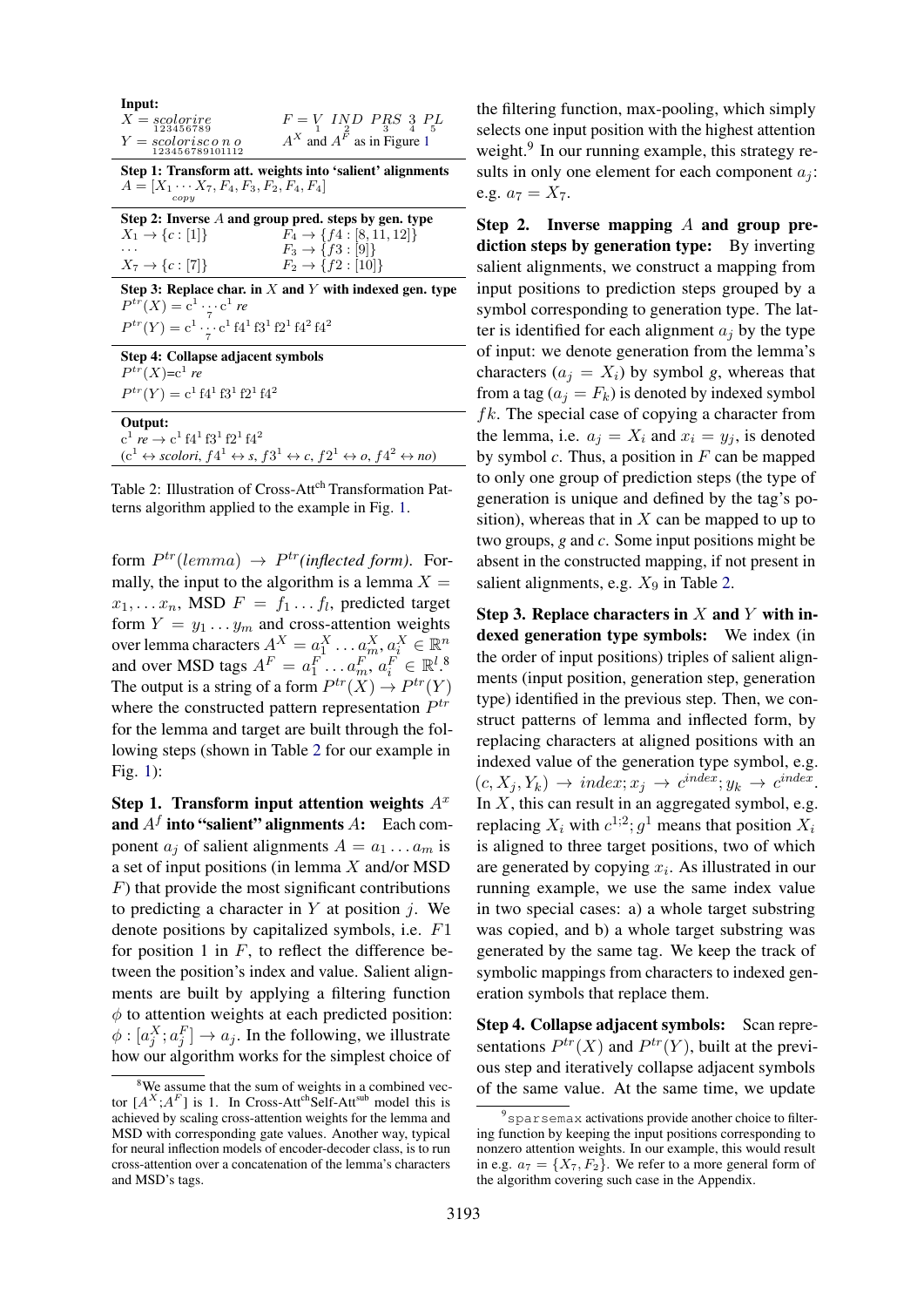the symbolic mapping: if two adjacent symbols are collapsed, we replace their string mappings with a single mapping from the strings concatenation to the generation symbol.

The idea behind the inverse mapping and indexing in steps 2 and 3 is to ensure a unique way of indexing generation symbols across all data pairs. The indices themselves are essential to keep a oneto-one mapping from substrings to the generation symbols they are replaced with. Both factors come into play when we query the knowledge database for an inflection phenomenon  $(\S 4.3)$  $(\S 4.3)$ .

# <span id="page-5-0"></span>4.2 Self-Att<sup>sub</sup> Lemma Patterns

This algorithm takes as an input a data example  $(X, Y, F)$ , along with a segmented lemma representation  $S(X) = s_1 \dots s_p$  and learned self-attention weights over lemma's subwords:  $a^{S(X)} \in \mathbb{R}^p$ . The output is a pattern for salient subwords in lemma  $P^{l}(X)$  which is built with a similar procedure as described above where indexing steps 2 and 3 are skipped.

First, we transform self-attention weights  $a^{S(X)}$ into salient alignments a by applying a filtering function:  $\phi$  :  $a^{S(X)} \rightarrow a$ , thereby identifying a set of subword positions with the most significant contribution to the overall generation process (any type of filtering function described in the previous subsection can be applied). Afterward, we replace all subwords in the input lemma at nonsalient positions,  $S_i \notin a$ , with a dedicated symbol, e.g. asterisk \*. Finally, we iteratively merge adjacent asterisk symbols to obtain a more general pattern. To illustrate with our running example, given a segmented representation of lemma  $S(X) = s|col|or|i|re$  and salient alignments  $a = \{S_4, S_5\}$ , obtained by filtering input positions with nonzero self-attention weights, the resulting pattern for salient subwords in the lemma is  $P^l(X) = \ast ire$ .

#### <span id="page-5-1"></span>4.3 Querying Patterns

As a result of applying the previous two methods, each data example  $(X, Y, F)$ , along with segmented lemma representation  $S(X)$  and learned attention weights  $(A^X, A^F, a^{S(X)})$ , can be mapped into two items: Cross-Att<sup>ch</sup> transformation pattern  $P^{tr}(X) \to P^{tr}(Y)$  and Self-Att<sup>sub</sup> pattern for salient subwords in lemma  $P^{l}(X)$ . The data examples along with the extracted patterns are stored in a knowledge database. To systematically study how

the neural model handles a specific linguistic phenomenon of interest, the database can be queried, for patterns and examples, with a phenomenon's formalization in a form of regular expressions applied to the lemma, inflected form or MSD. Selected with a query examples are then grouped by their patterns (either transformation or lemma ones) resulting in each group representing an induced linguistic rule for the phenomenon.

At this stage, to make the patterns more readable, we perform an unmasking operation within each group: if a particular symbol is used to substitute one substring that is the same for all examples within a group, we replace the symbol back with this substring. For instance, if the pattern from our example  $c^1$  *re*  $\rightarrow$   $c^1$  f4<sup>1</sup> f3<sup>1</sup> f2<sup>1</sup> f4<sup>2</sup> represents one such group, and symbol  $f4^2$  is used to substitute only one string *no*, which is the same across all data points in the group, we can unmask the string, to obtain a pattern  $c^1$  *re*  $\rightarrow$   $c^1$  f4<sup>1</sup> f3<sup>1</sup> f2<sup>1</sup> *no*.

## 5 Experiments and Results

We perform three case studies, introduced in §[2.1,](#page-2-2) to demonstrate how our framework allows querying patterns learned by an inflection neural model. The goal of our experiments is to assess how well the extracted patterns correspond to known inflection rules. To see whether our modifications to the inflection model affect its performance, we check the inflection accuracy on the analyzed languages and compare it with the original character-level model.

We use data from SIGMORPHON shared task: 2018 edition for Italian and Finnish (10K/1K/1K examples in train/development/test data), and 2020 edition for Tagalog (1,870/236/478). For each language, we train Cross-Att<sup>ch</sup>Self-Att<sup>sub</sup> model with batch size 4, beam size 1 and other hyperparameters as reported in [Peters and Martins](#page-9-10) [\(2019\)](#page-9-10). To produce segmented lemma input, we use the BPE method [\(Gage,](#page-9-18) [1994;](#page-9-18) [Sennrich et al.,](#page-9-19) [2016b\)](#page-9-19) with 1K merges on a token list (100K examples) extracted from WikipediaDumps articles.<sup>10</sup>.

Using model's predictions on the concatenation of train, development and test set, we query Cross-Att<sup>ch</sup> and Self-Att<sup>sub</sup> patterns As a filtering function, we keep only nonzero weights for Self-Attsub patterns, whereas we choose max-pooling for Cross-Att<sup>ch</sup> ones, as on average sparse activations assign

<sup>10</sup>We use archives of the name format enwiki-20190920 pages-articles.xml.bz2 from [https://ftp.acc.umu.](https://ftp.acc.umu.se/mirror/wikimedia.org/dumps/) [se/mirror/wikimedia.org/dumps/](https://ftp.acc.umu.se/mirror/wikimedia.org/dumps/)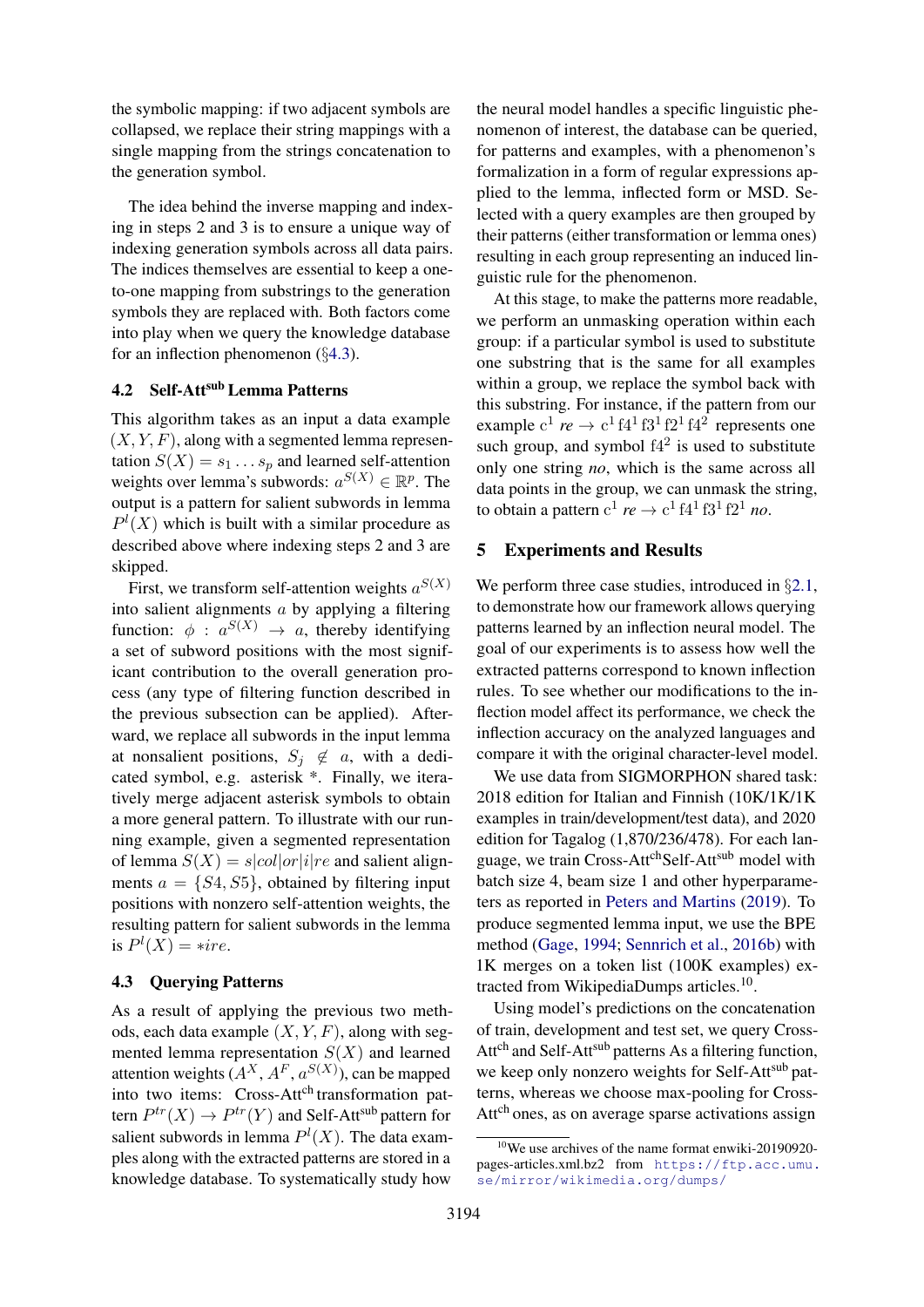nonzero weight to one input feature. To systematically examine whether the classes of patterns extracted are correct and cover the data adequately, we report two metrics, namely a) number of examples selected with a query and how many of them are grouped by each pattern, and b) model accuracy (correct predictions) with respect to the number of examples per selection with a query and per group pattern.

<span id="page-6-1"></span>Cross-Att<sup>ch</sup>: Transformation Patterns For each language, we define specific queries: 3rd person plural present tense for Italian (MSD=*V;IND;PRS;3;PL*), 3rd person plural present positive imperative for Finnish (MSD=*V;ACT;PRS;POS;IMP;3;PL*) and imperfective aspect with agent semantic role for Tagalog (MSD=*V;IPFV;AGFOC*). The choice of MSDs is rather arbitrary: for illustrative purposes we select grammatical categories that contain enough examples to represent form variation of the corresponding morpheme. Table [3](#page-6-0) present the extracted Cross-Att<sup>ch</sup> patterns. For each query, we show patterns that group at least 5% of the examples selected with a query. The patterns are sorted by their number of examples in a decreasing order. For each presented pattern, we show an example mapped to this pattern and symbol mapping information. The latter lists, for each symbol in the pattern, all substrings mapped to this symbol along with their frequencies (within a group), if the number of distinct substrings is less than five elements. Otherwise, we show average length  $(\approx)$  of substrings mapped to this symbol, or exact length  $(=)$ , if it is the same for all of them. These symbol mappings also include bijection cases  $(\leftrightarrow)$  that were unmasked after grouping examples (as described in §[4.3\)](#page-5-1)

We observe that in all three cases, the patterns recover inflection morphemes listed in grammars for studied grammatical categories as well as their form variation. For Finnish, the model correctly identifies morpheme -*koot* as well as its variant *kööt* because of vowel harmony. Additionally, the patterns (3) and (4) display morphophonological processes on morphemes boundaries: if a stem ends with -*d* or -*l*, this ending is removed from the final form. In Italian, the morphemes for all three inflection classes are present in the patterns: -*ano* (-*are* class) -*ono* (-*ere* class) and -*scono* (-*ire* class). Besides, the separation of reflexive ending *si* is visible (pattern (2)) for the -*are* class. Tagalog patterns de-

<span id="page-6-0"></span>

| <b>Transformation Patterns</b>                                                                                                             | No.of/Acc |
|--------------------------------------------------------------------------------------------------------------------------------------------|-----------|
| Finnish<br>Q: MSD=V;ACT;PRS;POS;IMP;3;PL                                                                                                   | 46/0.91   |
| $(1)$ c <sup>1</sup> a $\rightarrow$ c <sup>1</sup> k oo t                                                                                 | 23/1.00   |
| karsastaa: karsastakoot                                                                                                                    |           |
| $ c^1  \approx 7.1$ ; f6 <sup>1</sup> $\leftrightarrow k$ ; f5 <sup>1</sup> $\leftrightarrow oo$ ; f7 <sup>1</sup> $\leftrightarrow t$     |           |
| $(2)$ c <sup>1</sup> $\ddot{a} \rightarrow c^1$ k öö t<br>mylviä : mylvikööt                                                               | 7/1.00    |
| $ {\bf c}^1 \!\approx 7.4;{\bf f6^1}\leftrightarrow k;{\bf f5^1}\leftrightarrow \ddot{o}\ddot{o};{\bf f7^1}\leftrightarrow t$              |           |
| (3) $c^1$ d a $\rightarrow$ $c^1$ k oo t<br>promovoida: promovoikoot                                                                       | 5/1.00    |
| $ {\bf c}^1 \!\approx 8.4;{\bf f6^1}\leftrightarrow k;{\bf f5^1}\leftrightarrow oo;{\bf f7^1}\leftrightarrow t$                            |           |
| $(4) c1 l a \rightarrow c1 k oo t$<br>aaltoilla : aaltoilkoot                                                                              | 3/1.00    |
| $ {\bf c}^1 \approx$ 7.7; ${\bf f6^1}\leftrightarrow k; {\bf f5^1}\leftrightarrow oo; {\bf f7^1}\leftrightarrow t$                         |           |
| Italian<br>Q: $MSD=V;IND;PRS;3;PL$                                                                                                         | 255/0.99  |
| (1) $c^1$ are $\rightarrow$ $c^1$ ano                                                                                                      | 149/1.00  |
| zampicare: zampicano                                                                                                                       |           |
| $ c^1  \approx 6.7$ ; $\mathbf{f3}^1 \leftrightarrow a$ ; $\mathbf{f4}^1 \leftrightarrow n$ ; $\mathbf{f5}^1 \leftrightarrow a$            |           |
| $(2)$ c <sup>1</sup> a r s i $\rightarrow$ si c <sup>1</sup> a n o<br>impaperarsi : si impaperano                                          | 40/1.00   |
| $ c^1  \approx 6.8$ ; $f1^1 \leftrightarrow si$ ; $f3^1 \leftrightarrow a$ ; $f4^1 \leftrightarrow n$<br>$\mathbf{f5^1} \leftrightarrow o$ |           |
| $(3)$ ${\bf c}^1$ e r e $\rightarrow$ ${\bf c}^1$ o n o                                                                                    | 23/1.00   |
| rirompere: rirompono                                                                                                                       |           |
| $ c^1  \approx 7.1$ ; $f2^1 \leftrightarrow o$ ; $f4^1 \leftrightarrow n$ ; $f5^1 \leftrightarrow o$                                       |           |
| $(4) c1 r e \rightarrow c1 s c o n o$<br>scolorire : scoloriscono                                                                          | 16/1.00   |
| $ c^1  \approx 7.3$ ; $f4^1 \leftrightarrow s$ ; $f5^1 \leftrightarrow c$ ; $f2^1 \leftrightarrow o$                                       |           |
| $\mathbf{f4}^{\mathbf{2}} \leftrightarrow n; \mathbf{f5}^{\mathbf{2}} \leftrightarrow o$                                                   |           |
| Tagalog                                                                                                                                    |           |
| Q: MSD=V;IPFV;AGFOC                                                                                                                        | 377/0.86  |
| (1) $c^{1;2} c^{3;4} c^5 \rightarrow n f3^1 c^1 c^3 c^2 c^4 c^5$                                                                           | 142/0.90  |
| paalam: nagpapaalam                                                                                                                        |           |
| $ c^1 =1$ ; $ c^2 =1$ ; $ c^{1,2} =1$ ; $ c^{3,4} =1$<br>$c^3$ : {a (82), u (34), i (23), e (3)}                                           |           |
| $c4$ : {a (82), u (34), i (23), e (3)}                                                                                                     |           |
| $f31: {ag (131), a (8), ang (1), an (2)}$<br>$f2^1 \leftrightarrow n$ ; $ c^5  \approx 3.3$                                                |           |
| (2) $c^1 c^{2,3} c^4 \rightarrow f2^1 f3^1 c^2 c^1 c^3 c^4$                                                                                | 78/0.86   |
| hiram : humihiram                                                                                                                          |           |
| $ f2^1 =1$ ; $ c^1 =1$ ; $ c^{2,3} =1$ ; $ c^4 \approx 3.1$<br>$f31$ : {um (71), am (3), k (1),                                            |           |
| as(1), an(2)<br>$c^2$ : { <i>i</i> (24), <i>a</i> (35), <i>u</i> (17), <i>o</i> (2)}                                                       |           |

Table 3: Cross-Att<sup>ch</sup> transformation patterns.  $Q$  is a query regular expression. The number of examples (*No of*) and accuracy (*Acc*) are shown per selection with a query and per group pattern.

 $c^3$ : {*i* (24), *a* (35), *u* (17), *o* (2)}

tect two frequent inflection classes corresponding to so-called *um*-verbs and *nag*-verbs. Analyzing symbolic mappings, we conclude that the pattern (1) encodes prefixation (the most frequent prefix in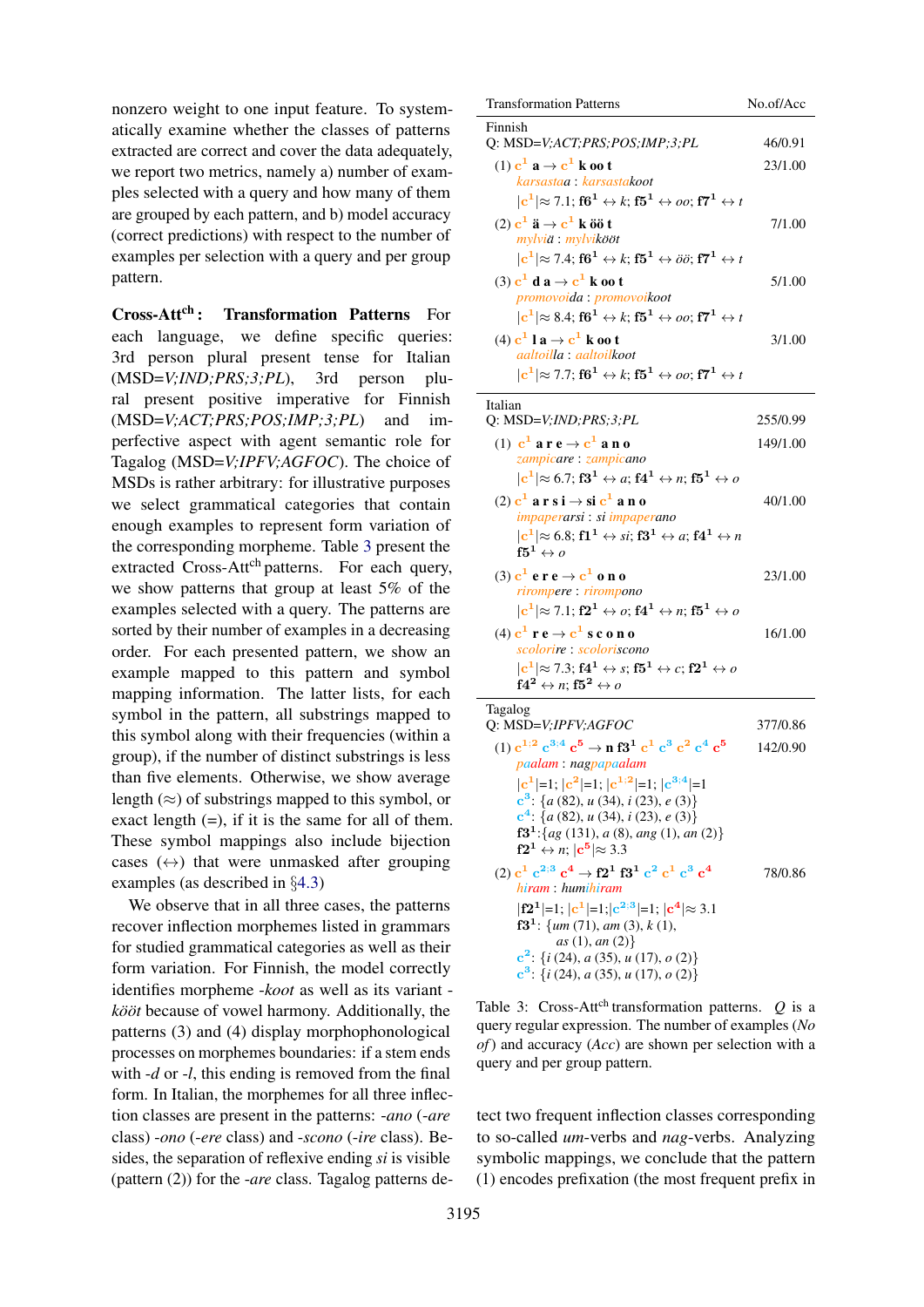this group is *nag*) with subsequent copying of the first syllable and copying of the full lemma string. The pattern (2) expresses reduplication of the first consonant (which interestingly gets aligned to a tag rather than to the first character of the lemma), generating infix (the most frequent infix in this group is *um*), copying the second character of the lemma (vowel, as seen from the mapping statistics), and then copying of full lemma string.

Self-Att<sup>sub</sup>: Lemma Patterns We analyze Self-Attsub lemma patterns to determine whether our model uses indeed subword segments when choosing the specific variant of a morpheme. Concretely, we use regular expressions on the target form to select examples corresponding to a specific form of morpheme, identified above with transformation patterns. Then, we map selected examples to their Self-Att<sup>sub</sup> patterns. Table [4](#page-7-0) presents the queries and extracted patterns. $11$  For each query, we list the most frequent patterns (sorted by frequency in a decreasing order) along with one segmented lemma example mapped to the pattern.<sup>12</sup> The segments of lemma examples, identified as salient (and presented in the patterns) are highlighted in bold.

We conclude that the subword regions identified by Self-Att<sup>sub</sup> patterns conform to a great extent to triggers of morpheme form variation listed in grammars. We note that although the regions for finding such clues (when they are phonological or lexical, and frequent) look plausible, their form is influenced by the results of BPE segmentation and may not be perfectly aligned with grammars. For example, Italian patterns show that the model's focus is on the endings of lemmas for all three classes. In case of reflexive verbs, where reflexive ending -*si* tends to be separated into a separate subword by BPE, the model correctly places focus on a more informative penultimate segment. The patterns extracted for Finnish, display the grammar rules too: the focus on the lemma endings -*aa* and -*ua* for the first group, and -*ää* $i$ -*a*ï for the second group, points directly to the harmony of back and front vowels, respectively. The model does not search for the clues in the vowel patterns of the stem but chooses a smart strategy to focus directly on the inflection endings for lemmas: they are frequent and already

agree with the vowels found elsewhere in the stem to the left.

<span id="page-7-0"></span>

| Lemma Patterns                                                   | No. of/Acc |
|------------------------------------------------------------------|------------|
| Finnish                                                          |            |
| Q: gold target=*koot & MSD=msd_fin                               | 37/0.97    |
| $*$ aa (kar sa st aa)                                            | 8/1.00     |
| $\cdot$ ua (ku or ett ua)                                        | 5/1.00     |
| Q: gold target=*kööt & MSD=msd_fin                               | 9/1.00     |
| *ää $(i\ddot{a} n ist \ddot{a}\ddot{a})$                         | 3/1.00     |
| *ä $(v et ele hti \ddot{a})$                                     | 3/1.00     |
| Italian                                                          |            |
| Q: gold target= $*$ scono & MSD=msd_it                           | 23/1.00    |
| *re $(in z o $ ti chi  re)                                       | 9/1.00     |
| *ire $(s \mid col \mid or \mid ire)$                             | 7/1.00     |
| *ir* (re  in  ser  ir  si)                                       | 6/1.00     |
| Q: gold target=*ano & MSD=msd_it                                 | 189/1.00   |
| *are $(z \mid am \mid pic \mid are)$                             | 149/1.00   |
| *arsi (im  pa  per  arsi)                                        | 26/1.00    |
| *car* $\left(\frac{ri}{mb}\right ec$ car $\left si\right\rangle$ | 3/1.00     |
| Q: gold target=*ono $&$ ! (*scono)                               |            |
| $& MSD=msd_i$                                                    | 41/0.95    |
| *ere $\left(\frac{ri}{i}\right)$ otten $\left  \right $ ere)     | 19/0.95    |
| *dere $(te \,   \, le \,   \, ve \,   \, dere)$                  | 10/1.0     |
| *ger* $(cos par ger si)$                                         | 3/1.00     |

Table 4: Self-Att<sup>sub</sup> Lemma Patterns. *O* is a query regular expression, *msd fin* is *V;ACT;PRS;POS;IMP;3;PL*, and *msd\_it* is *V;IND;PRS;3;PL*. The number of examples (*No of*) and accuracy (*Acc*) are shown per selection with a query and per group pattern.

Self-Att<sup>sub</sup>: Performance Impact We evaluate the impact of the novel Self-Att<sup>sub</sup> component by comparing the performance of Cross-Att<sup>ch</sup>Self-Att<sup>sub</sup> with that of the baseline model, Cross-Att<sup>ch</sup> . For reference, we include the results of a) the hard monotonic attention (HMA) system of [Wu](#page-10-2) [and Cotterell](#page-10-2) [\(2019\)](#page-10-2) which currently holds as the state-of-the-art on the reinflection task by rerunning their code; b) a variant of our system, Cross-Att<sup>ch</sup>Self-Att<sup>ch</sup> where the encoder attention module is run over the characters of the lemma, instead of subwords. The latter corresponds to a limiting case of lemma segmentation where each character is a segment. We report accuracy and edit distance on the test set in Table [5.](#page-8-0) Additionally, we provide information on the number of trained parameters for each model. The number of parameters for Cross-Att<sup>ch</sup>Self-Att<sup>sub</sup> model is the same as for its character variant Cross-Att<sup>ch</sup>Self-Att<sup>ch</sup> . The difference in the number of parameters across the languages is due to the variation of their character vocabulary sizes.

<sup>&</sup>lt;sup>11</sup>For Tagalog, we note that we do not find any frequent patterns for e.g. a query "gold target=*nag*\*", which is in line with no explicit criteria for inflection class assignment in this language.

 $12$ We refer to the Appendix, Tables [6](#page-12-0)[-7](#page-12-1) for the full list of extracted patterns.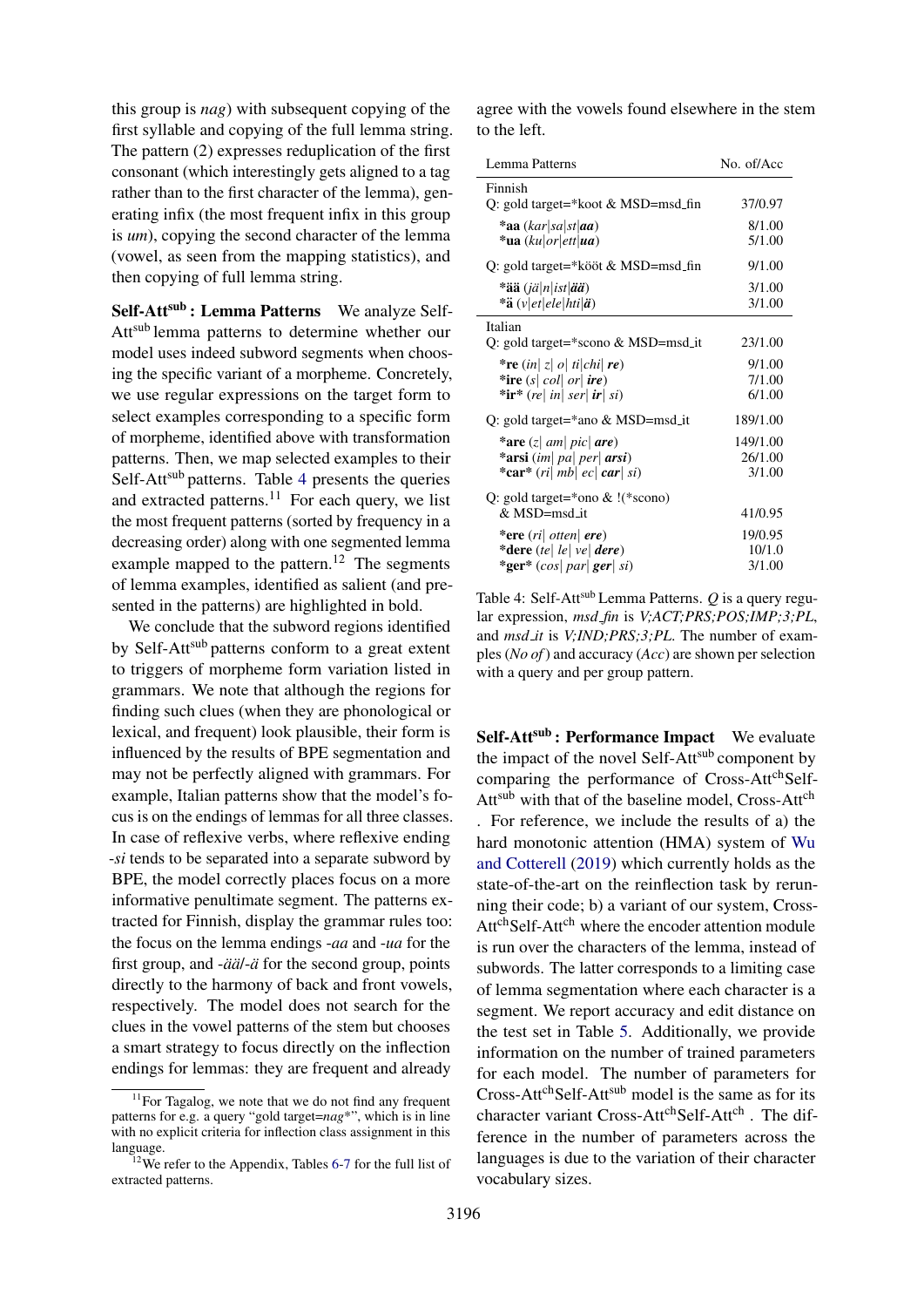<span id="page-8-0"></span>

|         | <b>Baseline</b>                             | Our model                                                                                      |                                             | Comparison            |
|---------|---------------------------------------------|------------------------------------------------------------------------------------------------|---------------------------------------------|-----------------------|
|         | $Cross-Attcn$                               | Cross-Att <sup>ch</sup> Self-Att <sup>sub</sup> Cross-Att <sup>ch</sup> Self-Att <sup>ch</sup> |                                             | HMA                   |
| Italian | 95.40 (0.09) [1,742K]                       | $96.70(0.09)[1,783K]$   <b>97.40 (0.06)</b> [1,783K]                                           |                                             | 96.80 (0.29) [8,647K] |
| Finnish | 93.80(0.13)[1,758K]                         | <b>94.40 (0.09)</b> [1,798K]                                                                   | 93.60 (0.12) [1,798K]                       | 93.90 (0.13) [8,709K] |
| Tagalog | 65.75 (1.21) [1,739K] 69.98 (0.92) [1,780K] |                                                                                                | 66.81 (1.00) [1,780K] 63.39 (1.53) [8,623K] |                       |

Table 5: Accuracy (and edit distance) on the test set. The number of model parameters is given in squared brackets.

We observe, that the Cross-AttchSelf-Attsub model shows systematic improvements across all three languages over the baseline and reference models. Regarding the level of segmentation, the Cross-Att<sup>ch</sup>Self-Att<sup>ch</sup> system achieves higher results on Italian, where indeed, class variation can be associated with a certain character in a certain position. In terms of the number of trained parameters, the improvements due to the Self-Att<sup>sub</sup> component are achieved by only adding a relatively small number of extra parameters compared with the baseline model, Cross-Att<sup>ch</sup>. We also note that the performance of our systems is higher or on par with the state-of-the art model HMA, whereas the latter has an on-average sevenfold increase in the number of parameters in comparison with to that of Cross-Att<sup>ch</sup>Self-Att<sup>sub</sup> and Cross-Att<sup>ch</sup>Self-Att<sup>ch</sup>.

#### 6 Discussion and Future Work

In the following, we discuss our proposed methodology in terms of two aspects, namely, interpretability for inflection (in terms of typological parameters) and ideas for performance improvement.

Interpretability for Inflection In terms of the typological parameter of fusion, the results of our experiments illustrate that our Cross-Att<sup>ch</sup> pattern approach can effectively extract rules for concatenative morpheme forms as well as reduplication processes. What is beyond, at the moment, are nonlinear processes that are not always visible in orthography, e.g. tonal changes and internal stem changes. The latter, for example, is demonstrated by root and pattern morphology in Arabic and Hebrew, for which standard orthographies do not indicate most vowels.

Regarding flexivity, our Self-Attsub pattern method can identify phonological (visible in orthography) as well as lexical triggers to the variation of inflection morpheme's form. However, the case of suppletive forms (English  $go \rightarrow went$ ) would not be identifiable in patterns. Although suppletive cases are likely to be fairly rare in terms of word types, they seem to be only maintained in

high-frequency words [\(Bybee,](#page-9-20) [1985\)](#page-9-20). Therefore, although affecting only a small number of words, suppletion might be visible in patterns when studied together with word frequency (which is, at the moment, not possible because of the current practices for building inflection generation datasets).

The parameter of exponence encodes the extent to which single morphemes express multiple morphosyntactic features. For the class of neural models currently used for inflection generation, it is not possible to see a clear correspondence between the meaning assigned by humans and the model: as we see from Fig. [1](#page-1-0) which illustrates polyexponence in Italian inflection, the model assigns separate characters of inflection morpheme -*scono* to different tags, whereas for humans, it is hard to break down this morpheme into smaller meaningful parts. $13$ 

Performance Future work can evaluate the impact of Self-Att<sup>sub</sup> in combination with frequently used induction biases $^{14}$ , as well as transformers paradigm, which recently proved to be effective on the task. [\(Vylomova et al.,](#page-10-0) [2020\)](#page-10-0).

### 7 Conclusion

We propose a novel approach for interpreting neural inflection models by extracting patterns from attention weights. To enhance the interpretability of this class of models, we design a linguistically motivated attention component over subwords that leads to a systematic performance improvement. Our experiments with linguistic rules induction illustrate the great potential of our methodology for linguistic research scaled to diverse typology.

#### Acknowledgments

This work has been partially supported by the SNSF grant no. 176305.

<sup>&</sup>lt;sup>13</sup>This challenge is exemplified by the input features identity problem in attention weights [\(Brunner et al.,](#page-9-21) [2019\)](#page-9-21).

 $14$ For example, hard monotonic attention which is highly effective for Indo-European languages with concatentive morphology.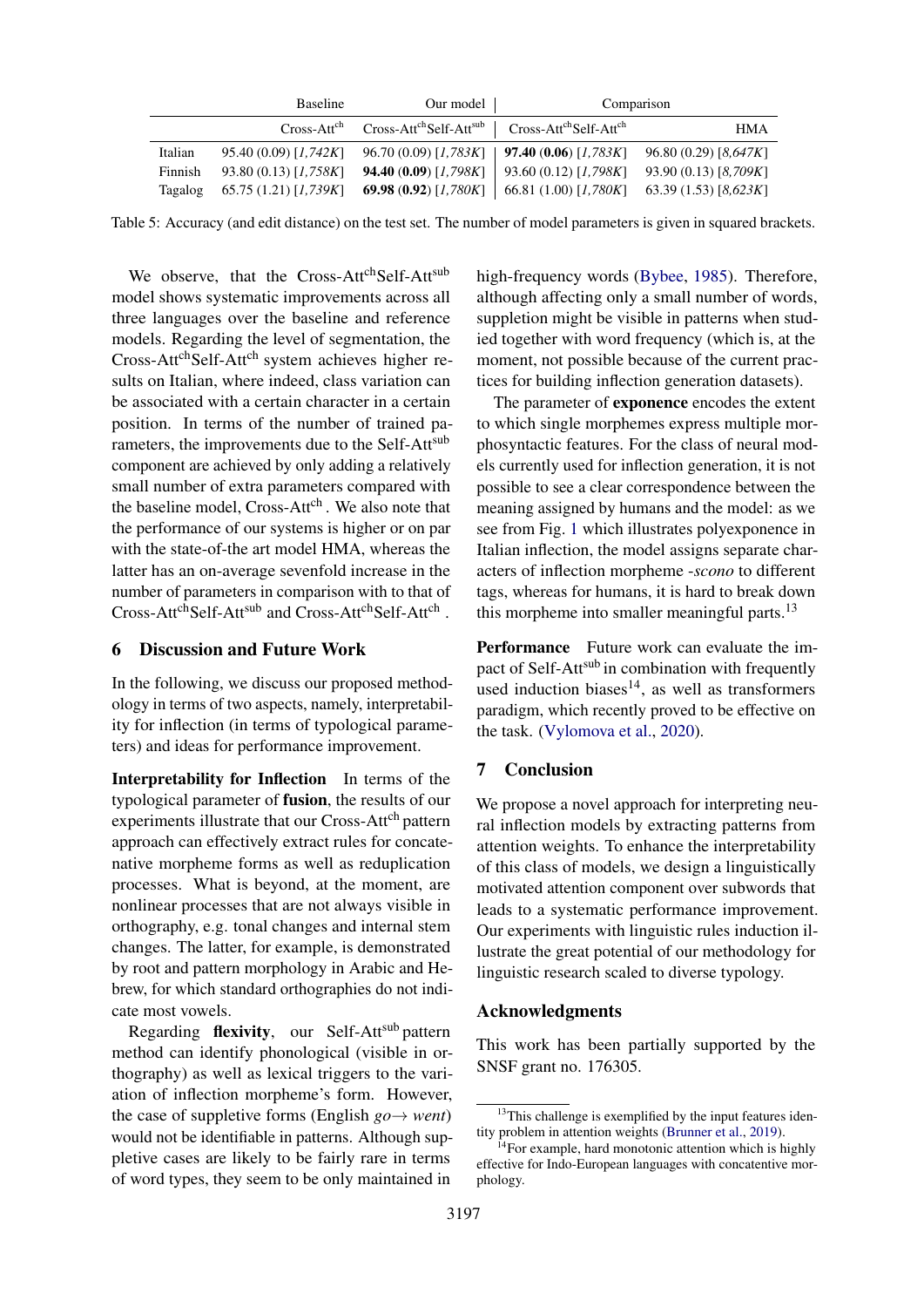## References

- <span id="page-9-9"></span>Roee Aharoni and Yoav Goldberg. 2017. [Morphologi](https://doi.org/10.18653/v1/P17-1183)[cal inflection generation with hard monotonic atten](https://doi.org/10.18653/v1/P17-1183)[tion.](https://doi.org/10.18653/v1/P17-1183) In *Proceedings of the 55th Annual Meeting of the Association for Computational Linguistics (Volume 1: Long Papers)*, pages 2004–2015, Vancouver, Canada. Association for Computational Linguistics.
- <span id="page-9-3"></span>Yonatan Belinkov and James Glass. 2019. [Analysis](https://doi.org/10.1162/tacl_a_00254) [methods in neural language processing: A survey.](https://doi.org/10.1162/tacl_a_00254) *Transactions of the Association for Computational Linguistics*, 7:49–72.
- <span id="page-9-6"></span>Emily M Bender. 2011. On achieving and evaluating language-independence in nlp. *Linguistic Issues in Language Technology*, 6(3):1–26.
- <span id="page-9-14"></span>Balthasar Bickel and Johanna Nichols. 2007. Inflectional morphology. *Language typology and syntactic description*, 3(2):169–240.
- <span id="page-9-21"></span>Gino Brunner, Yang Liu, Damian Pascual, Oliver Richter, Massimiliano Ciaramita, and Roger Wattenhofer. 2019. On identifiability in transformers. In *International Conference on Learning Representations*.
- <span id="page-9-20"></span>Joan L Bybee. 1985. *Morphology: A study of the relation between meaning and form*, volume 9. John Benjamins Publishing.
- <span id="page-9-8"></span>Ryan Cotterell, Christo Kirov, John Sylak-Glassman, Géraldine Walther, Ekaterina Vylomova, Arya D. McCarthy, Katharina Kann, Sebastian Mielke, Garrett Nicolai, Miikka Silfverberg, David Yarowsky, Jason Eisner, and Mans Hulden. 2018. [The CoNLL–](https://doi.org/10.18653/v1/K18-3001) [SIGMORPHON 2018 shared task: Universal mor](https://doi.org/10.18653/v1/K18-3001)[phological reinflection.](https://doi.org/10.18653/v1/K18-3001) In *Proceedings of the CoNLL–SIGMORPHON 2018 Shared Task: Universal Morphological Reinflection*, pages 1–27, Brussels. Association for Computational Linguistics.
- <span id="page-9-7"></span>Ryan Cotterell, Christo Kirov, John Sylak-Glassman, Géraldine Walther, Ekaterina Vylomova, Patrick Xia, Manaal Faruqui, Sandra Kübler, David Yarowsky, Jason Eisner, and Mans Hulden. 2017. [CoNLL-SIGMORPHON 2017 shared task: Univer](https://doi.org/10.18653/v1/K17-2001)[sal morphological reinflection in 52 languages.](https://doi.org/10.18653/v1/K17-2001) In *Proceedings of the CoNLL SIGMORPHON 2017 Shared Task: Universal Morphological Reinflection*, pages 1–30, Vancouver. Association for Computational Linguistics.
- <span id="page-9-13"></span>Matthew S Dryer and Martin Haspelmath. 2013. The world atlas of language structures online.
- <span id="page-9-18"></span>Philip Gage. 1994. A new algorithm for data compression. *The C Users Journal*, 12(2):23–38.
- <span id="page-9-1"></span>L. H. Gilpin, D. Bau, B. Z. Yuan, A. Bajwa, M. Specter, and L. Kagal. 2018. Explaining explanations: An overview of interpretability of machine learning. In *2018 IEEE 5th International Conference on Data Science and Advanced Analytics (DSAA)*, pages 80– 89.
- <span id="page-9-2"></span>Alon Jacovi and Yoav Goldberg. 2020. Towards faithfully interpretable nlp systems: How should we define and evaluate faithfulness? *arXiv preprint arXiv:2004.03685*.
- <span id="page-9-0"></span>Zachary C. Lipton. 2018. [The mythos of model inter](https://doi.org/10.1145/3233231)[pretability.](https://doi.org/10.1145/3233231) *Commun. ACM*, 61(10):36–43.
- <span id="page-9-15"></span>Thang Luong, Hieu Pham, and Christopher D. Manning. 2015. [Effective approaches to attention-based](https://doi.org/10.18653/v1/D15-1166) [neural machine translation.](https://doi.org/10.18653/v1/D15-1166) In *Proceedings of the 2015 Conference on Empirical Methods in Natural Language Processing*, pages 1412–1421, Lisbon, Portugal. Association for Computational Linguistics.
- <span id="page-9-4"></span>D Christopher Manning, Kevin Clark, John Hewitt, Urvashi Khandelwal, and Omer Levy. 2020. Emergent linguistic structure in artificial neural networks trained by self-supervision. *Proceedings of the National Academy of Sciences of the United States of America*.
- <span id="page-9-11"></span>André Martinet. 1967. Eléments de linguistique générale. Colin.
- <span id="page-9-16"></span>Andre Martins and Ramon Astudillo. 2016. [From soft](http://proceedings.mlr.press/v48/martins16.html)[max to sparsemax: A sparse model of attention and](http://proceedings.mlr.press/v48/martins16.html) [multi-label classification.](http://proceedings.mlr.press/v48/martins16.html) volume 48 of *Proceedings of Machine Learning Research*, pages 1614–1623, New York, New York, USA. PMLR.
- <span id="page-9-10"></span>Ben Peters and André FT Martins. 2019. It-ist at the sigmorphon 2019 shared task: Sparse two-headed models for inflection. In *Proceedings of the 16th Workshop on Computational Research in Phonetics, Phonology, and Morphology*, pages 50–56.
- <span id="page-9-5"></span>Martin Schrimpf, Idan Blank, Greta Tuckute, Carina Kauf, Eghbal A. Hosseini, Nancy Kanwisher, Joshua Tenenbaum, and Evelina Fedorenko. 2020. [Artificial neural networks accurately predict lan](https://doi.org/10.1101/2020.06.26.174482)[guage processing in the brain.](https://doi.org/10.1101/2020.06.26.174482) *bioRxiv*.
- <span id="page-9-17"></span>Rico Sennrich, Barry Haddow, and Alexandra Birch. 2016a. [Improving neural machine translation mod](https://doi.org/10.18653/v1/P16-1009)[els with monolingual data.](https://doi.org/10.18653/v1/P16-1009) In *Proceedings of the 54th Annual Meeting of the Association for Computational Linguistics (Volume 1: Long Papers)*, pages 86–96, Berlin, Germany. Association for Computational Linguistics.
- <span id="page-9-19"></span>Rico Sennrich, Barry Haddow, and Alexandra Birch. 2016b. [Neural machine translation of rare words](https://doi.org/10.18653/v1/P16-1162) [with subword units.](https://doi.org/10.18653/v1/P16-1162) In *Proceedings of the 54th Annual Meeting of the Association for Computational Linguistics (Volume 1: Long Papers)*, pages 1715– 1725, Berlin, Germany. Association for Computational Linguistics.
- <span id="page-9-12"></span>Timothy Shopen. 1985. *Language Typology and Syntactic Description: Volume 3*, volume 3. Cambridge University Press.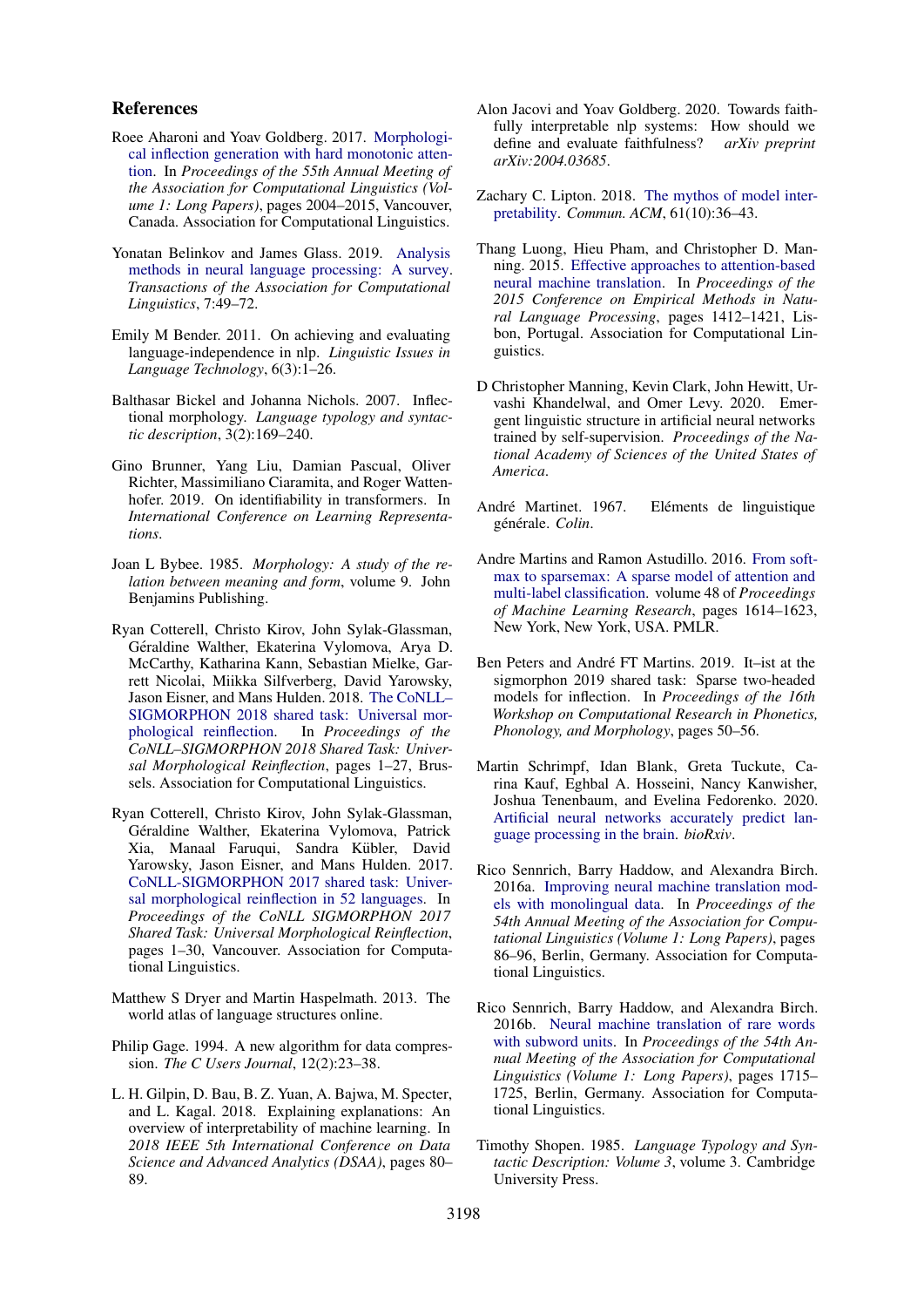- <span id="page-10-1"></span>Peter Smit, Sami Virpioja, Stig-Arne Grönroos, and Mikko Kurimo. 2014. [Morfessor 2.0: Toolkit for](https://doi.org/10.3115/v1/E14-2006) [statistical morphological segmentation.](https://doi.org/10.3115/v1/E14-2006) In *Proceedings of the Demonstrations at the 14th Conference of the European Chapter of the Association for Computational Linguistics*, pages 21–24, Gothenburg, Sweden. Association for Computational Linguistics.
- <span id="page-10-0"></span>Ekaterina Vylomova, Jennifer White, Elizabeth Salesky, Sabrina J Mielke, Shijie Wu, Edoardo Ponti, Rowan Hall Maudslay, Ran Zmigrod, Josef Valvoda, Svetlana Toldova, et al. 2020. Sigmorphon 2020 shared task 0: Typologically diverse morphological inflection. *arXiv preprint arXiv:2006.11572*.
- <span id="page-10-2"></span>Shijie Wu and Ryan Cotterell. 2019. [Exact hard mono](https://doi.org/10.18653/v1/P19-1148)[tonic attention for character-level transduction.](https://doi.org/10.18653/v1/P19-1148) In *Proceedings of the 57th Annual Meeting of the Association for Computational Linguistics*, pages 1530– 1537, Florence, Italy. Association for Computational Linguistics.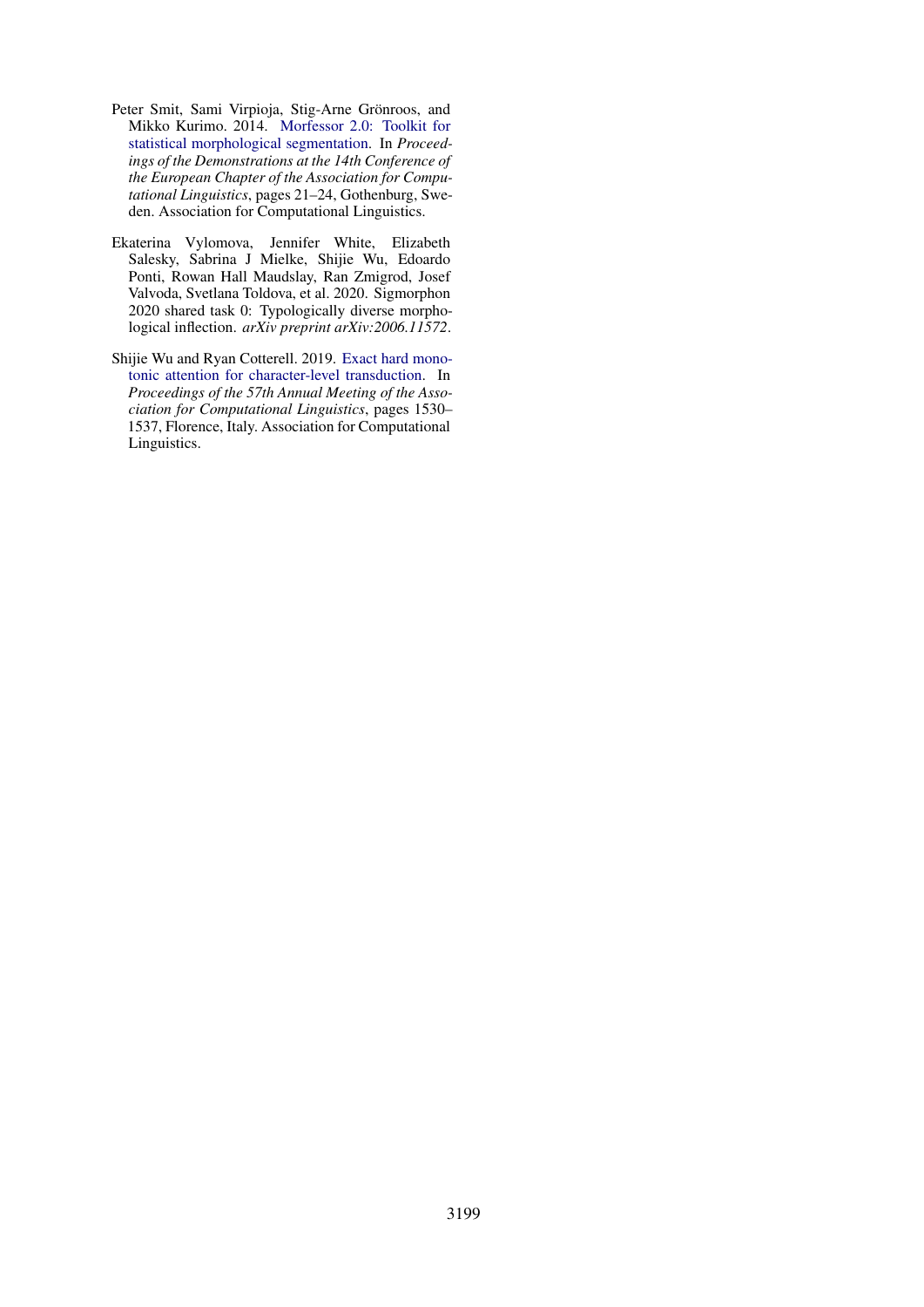# A Cross-Att<sup>ch</sup> Transformation Patterns Algorithm

In this Section, we formalize Steps 2 and 3 of the algorithm for pattern extraction from character-level cross-attention weights presented in §[5.](#page-6-1)

Algorithm 1: (Step 2) Inverse salient alignments mapping A and group prediction steps by generation type

```
Inputs:
X \leftarrow [x_1 \dots x_n]; // Lemma
F \leftarrow [f_1 \dots f_n]; // MSD<br>
Y \leftarrow [y_1 \dots y_m]; // Target
Y \leftarrow [y_1 \dots y_m];
A \leftarrow [a_1 \dots a_m]; // Salient alignments
Init: X_{-pos\_map} = \{\}, F_{-pos\_map} = \{\} will
 store salient mappings from input positions to
 prediction steps, grouped by generation type.
for a_j in A:<br>for P in a_j:;
                      // salient alignments to y_iif P == X_i:; // aligned to lemma
              if x_i == y_i:; // copy
                   add j to X-pos-map[X_i][c]else:
                   add j to X<sub>-</sub>pos<sub>-map[X_i][g]</sub>
         else (P == F_k): ; // aligned to tag
               add j to F_{\text{-}pos\_map}[F_k]Outputs: X_pos_map, F_pos_map
```
# Algorithm 2: (Step 3.1) Replace characters in  $Y$  with indexed generation type symbols using salient alignments to  $F$

```
Inputs: F_{-pos\_map}; \tilde{Y} = copy(Y)Init: f2prev\_target = \{\}; f2ind = \{\}for F_k in F:
     if F_k in F_{\text{-}pos\_map}:
           for j in F_{\perp}pos\_map[F_k]: ; // Y indexes
                if f_k not in (f2prev\_target)):
                      f2ind[f_k]=1;; // If nothing
                        was aligned yet to f_k, we
                        create an index
                      if \tilde{y}_i is not replaced:
                            \tilde{y}_j \to f_k^1else:
                            \tilde{y}_j \leftarrow f_k^1else:
                      if (f2prev\_target[f_k] + 1) := j:<br>f2ind[f_k]+1:
                        \int 2i n d[f_k]+=1;
                        something was aligned to f_k,
                        check the last target step
                        saved. Only increment it if
                        it's not the same
                index=f2ind[f_k]if \tilde{y}_i is not replaced:
                       \tilde{y}_j \rightarrow f_k^{index}else:
                       \tilde{y}_j \leftarrow f_k^{index}Outputs: P^{tr}(Y) = \tilde{Y}
```
# Algorithm 3: (Step 3.2) Replace characters in  $X$  and  $Y$  with indexed generation type symbols using salient alignments to  $X$

```
Inputs: X<sub>-pos-map, P^{tr}(Y)</sub>
     Init: c_{index} = 1; g_{index} = 1; \bar{X} = \text{copy}(X);
        \tilde{Y} = P^{dec}(Y)for X_i in X:
            if X_i in X-pos-map:
                  c(X_i) = X \text{submap}[X_i][c]g(X_i) = X \cdot op \cdot map[X_i][g]if c(X_i) == [j] and x_i == y_j and
                    g(X_i) = \emptyset:; // X_i is 1-to-1 copy
                          if X_{i-1} is not adjacent 1-to-1 copy:
                                     c_{index} += 1\tilde{x}_i = C^{c_{index}}; \tilde{y}_j = C^{c_{index}}else:
                         if c(X_i)! = \emptyset and q(X_i)! = \emptyset:
                               mask = "; full_index = []for k in c(X_i):
                                     c_{index}+=1
                                     add c_{index} to full\_indexif \tilde{y}_k is not replaced:
                                            \tilde{y}_k \rightarrow C^{\tilde{c}.\text{index}}else:
                                            \tilde{y}_k+= C^{c\_index}mask += C^{\text{full}\text{.index}}full\_index = []for k in q(X_i):
                                      q_{index} \neq 1add g_{index} to full\_indexif \tilde{y}_k is not replaced:
                                            \tilde{y}_k \rightarrow G^{\tilde{g} \text{-}index}else:
                                            \tilde{y}_k+=G^{g\_index}mask \leftarrow G^{\text{full}\text{-}index}\tilde{x}_j \rightarrow maskOutputs: P^{tr}(X) = \tilde{X}, P^{tr}(Y) = \tilde{Y}
```
# **B** Self-Att<sup>sub</sup> Lemma Patterns